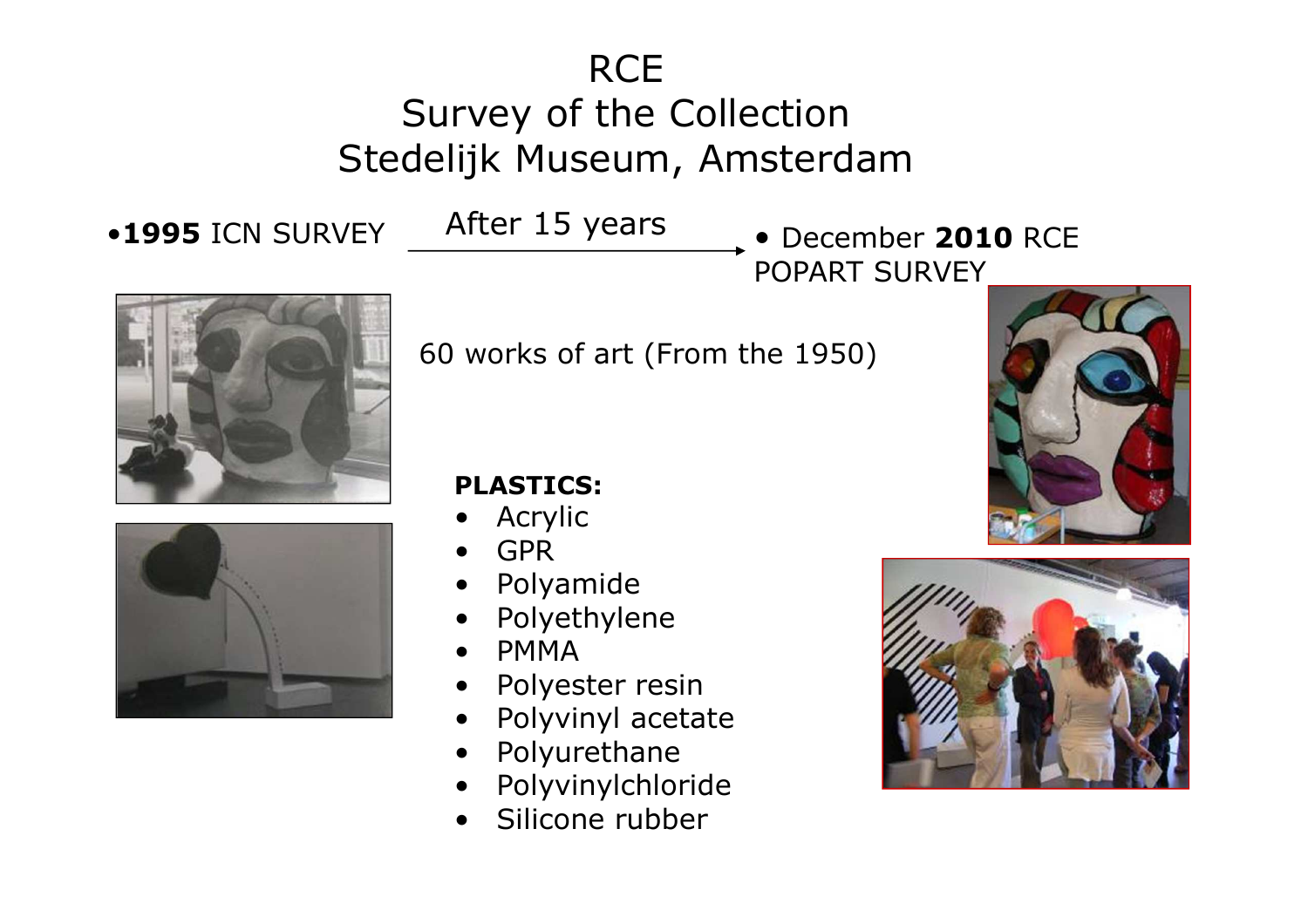## RCE Survey, Stedelijk Museum, December 2010



Checking objects condition



Identifying plastic objects (Portable FTIR) Collecting data and Filling Survey database